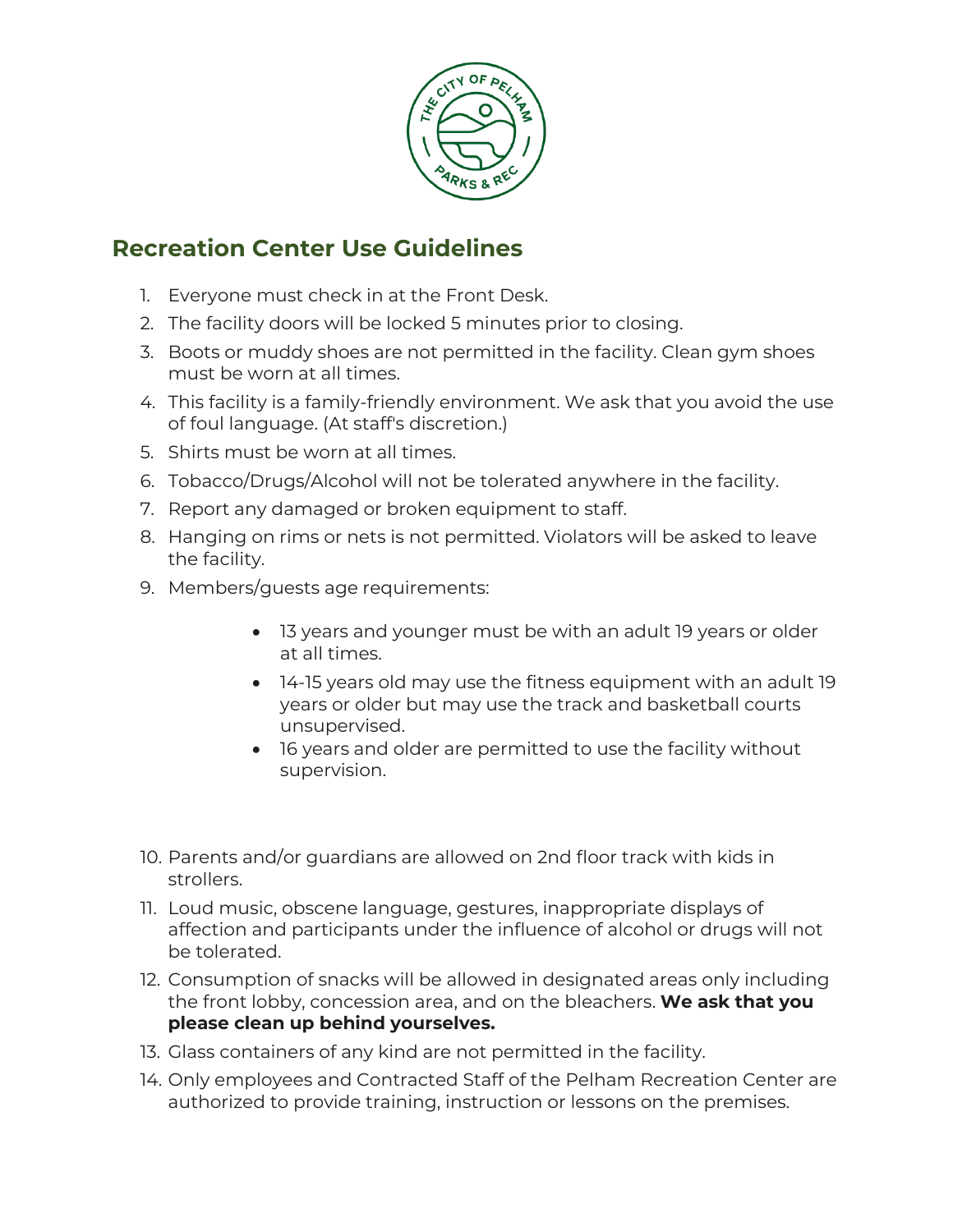

- 15. Bicycles, roller blades, skateboards, scooters or pets (trained service animals excluded) are not permitted inside the recreation facility.
- 16. Softballs, baseballs and frisbees are not permitted in the Recreation Center.
- 17. The use of Pelham Parks and Recreation facility is a privilege and participants are expected to be good citizens and respect the rights of others. Individuals who engage in behavior which is determined by Pelham Rec Center staff to be unacceptable or irresponsible may have their access to facilities revoked or modified indefinitely.

# **Membership and Guest Policy**

- 1. Membership is available only to Pelham residents at this time.
- 2. Family membership is defined as 2 adults and dependents under the age of 24.
- 3. 13 years and younger must be with an adult 19 years or older and all times.
- 4. 16 years and older are permitted to use the facility without supervision.
- 5. 14-15 years old may use the fitness equipment with an adult 19 years or older but may use the track and basketball courts unsupervised.
- 6. All guests must sign a guest waiver. Guests 15 years old and younger must have an adult 19 years or older sign waiver for them.
- 7. Silver Sneakers or Renew active members are welcome to a free membership regardless of residency.
- 8. Members receive 2 free passes at sign up. After that, guests are limited to 2 paid visits per calendar month unless prior authorization is granted in advance of the visit.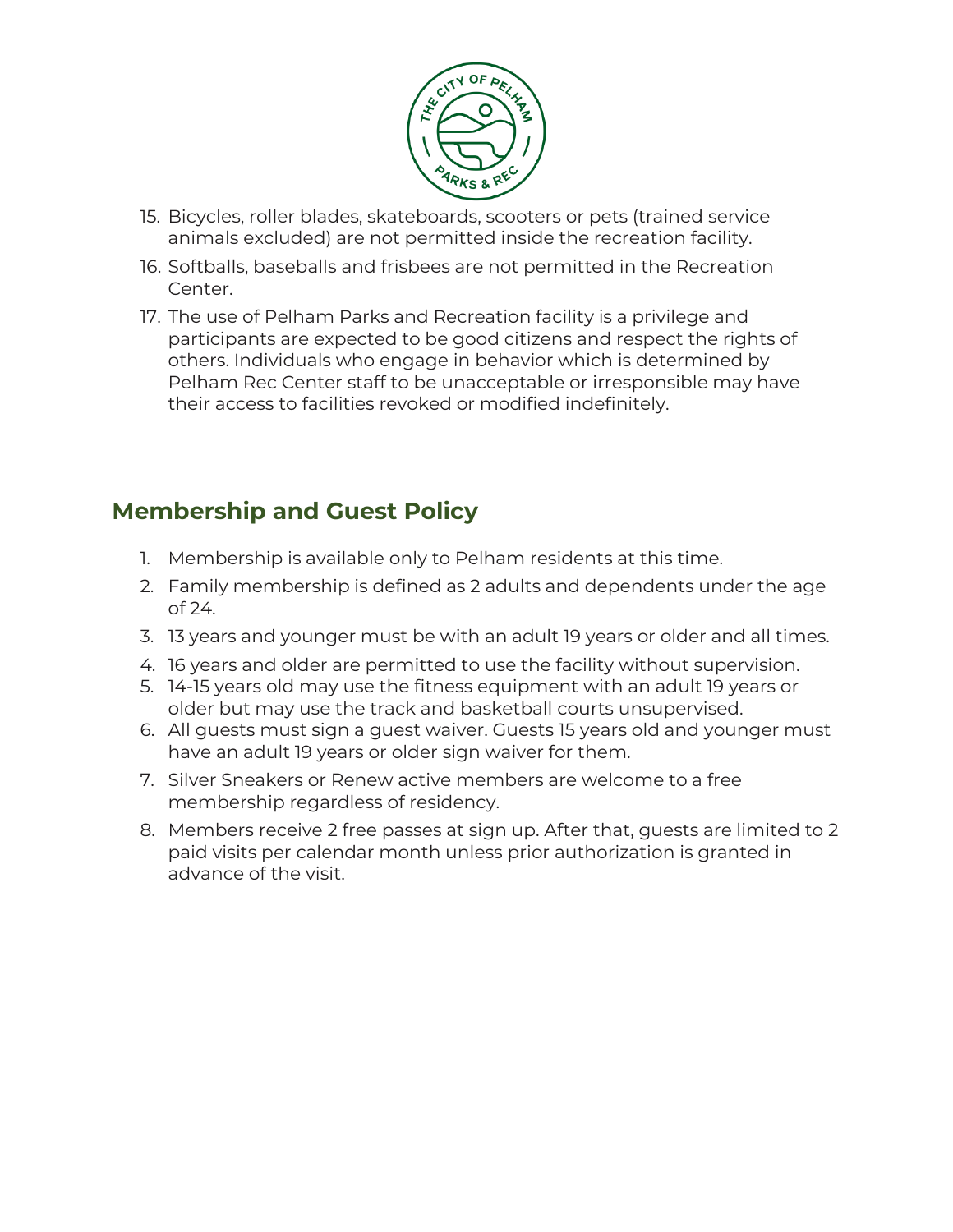

#### **Locker Room Guidelines**

The Recreation Center provides two locker rooms. Men's and Women's restrooms are also available as well as a family restroom located on the second floor in the fitness area. In each of those locker rooms, day-use lockers are available on a first come, first-serve basis. You must provide your own lock. All items in a day-use locker must be removed when you leave the facility. Personal locks may not be left on day-use lockers overnight. Any remaining locks will be cut off and the contents of the locker will be removed and stored at the welcome desk for no more than 7 days.

### **Fitness Area Guidelines**

- 1. 13 years and younger may use the indoor track with an adult 19 years or older.
- 2. 14-15 years old may use the fitness area with an adult 19 years or older.
- 3. 16 years and older may use the fitness area without supervision.
- 4. There should be absolutely no horseplay.
- 5. It is strongly recommended that you wipe down your equipment before and after each use.
- 6. Misuse of any machine or violation of any of these policies may result in suspension or an indefinite dismissal from use of the facility.
- 7. Clean workout clothes (including shirt) and proper gym shoes are required.
- 8. Do not drop weights. **All weights must be put away before leaving weight area.**